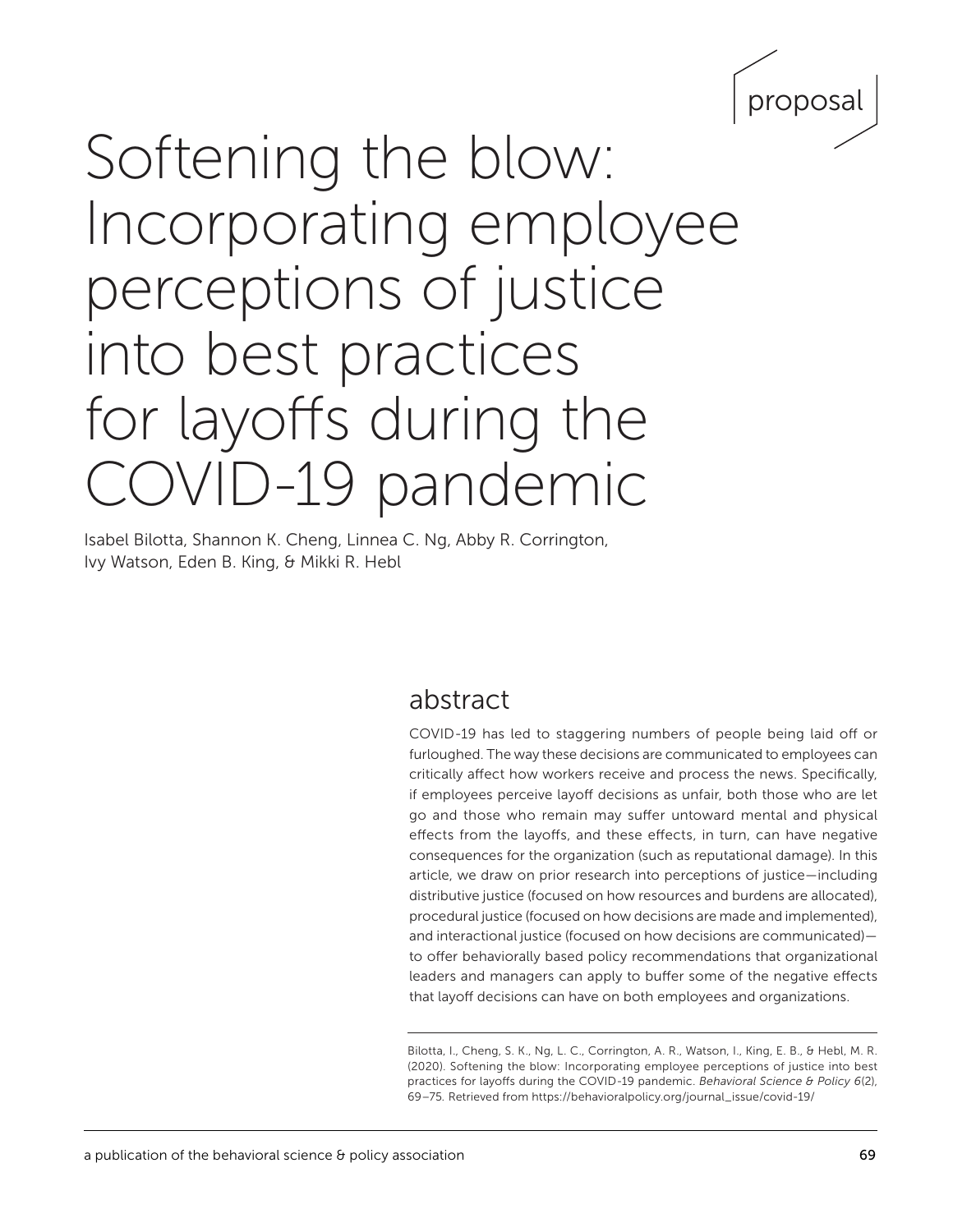S tince the COVID-19 crisis took hold in the United States, more than 40 million workers have filed for unemployment, the largest escalation in jobless claims since the Department of Labor began tracking the data in 1967.<sup>1</sup> Many behemoth organizations, including Disney, Macy's, Marriott International, and Boeing, have furloughed or laid off unprecedented numbers of employees.<sup>2</sup> How they broke the news to employees has varied dramatically. For example, Bird, the electric scooter company, laid off 406 workers (30% of its employees) in a two-minute Zoom webinar via a reportedly "robotic-sounding, disembodied voice"3,4—leading popular press outlets to highlight its insensitivity. In contrast, when Airbnb laid off nearly 25% of its workforce, the CEO not only wrote a candid letter to employees about the layoff decision process, he also created an alumni talent directory, which contained laid-off employees' job application materials (such as resumes and exemplar work) and tasked Airbnb recruiters with helping laid-off employees pursue new employment.5

The ways that organizations convey job-loss decisions can strongly affect how employees receive and process the decisions. Research suggests that when employees perceive that they have been treated justly, they fare better in coping with job losses; the perception of fairness can also help to maintain the morale of the employees who remain behind and buttress the functioning and reputation of the organization as a whole. At a time when downsizing might be unavoidable, it is critical that organizations adopt just and evidence-based practices for laying off and furloughing employees. In this article, we offer justice-oriented, behaviorally based policy recommendations for the organizational representatives who have to make and communicate downsizing decisions during the COVID-19 pandemic.

## The Psychological Science of Layoffs

When an economic downturn forces organizational authorities to lay off employees, the event will inevitably be seriously stressful, even traumatic, for the affected employees (the layoff

*victims*). After all, jobs are central to people's financial well-being and psychological identities.<sup>6</sup> Dismissed employees often suffer declines in their mental and physical health $7,8$  and, on reemployment, report greater job insecurity, distrust of the employer, cynicism, and intentions to leave.<sup>9,10</sup>

The layoff victims are certainly the worst off in these scenarios, but others—including the layoff *agents* (the individuals who plan for or carry out the downsizing), the layoff *survivors* (the workers who do not lose their jobs), and those on temporary furlough—may also experience negative outcomes related to the layoff decisions. The layoff agents often feel distress and sorrow and may cope by emotionally, physically, and cognitively distancing themselves from the layoff task itself and from the layoff victims.11–13 For instance, they may avoid empathizing with the layoff victims, limit the time spent in the layoff discussions, and reframe the layoffs in their own minds as a normal part of the work world rather than as a tragedy for the individuals being let go. Layoff survivors, for their part, contend with heightened *job insecurity—*worry over whether their job will persist in the future—which can make them vulnerable to declines in mental and physical health, as well as to decreased job satisfaction, performance, and commitment to the organization.<sup>14</sup> Furloughs ideally prevent mass layoffs, yet the possibility of returning to work eventually does not prevent furloughed employees from feeling insecure about their job and income prospects, nor does it protect them from feeling heightened stress, distrust, and anger over a violation of the *psychological contract*—the assumption that in exchange for diligent work, an employer will continue one's employment.<sup>15</sup> These feelings can cause lasting negative ramifications for life satisfaction, burnout, and the ability to cope with work demands that interfere with home life (and vice versa).16

Organizations themselves can also experience negative outcomes related to layoff decisions—among them, diminished financial performance,17,18 impaired corporate reputation,<sup>19</sup> and decreased customer satisfaction.<sup>20</sup> Announcements of mass layoffs can elicit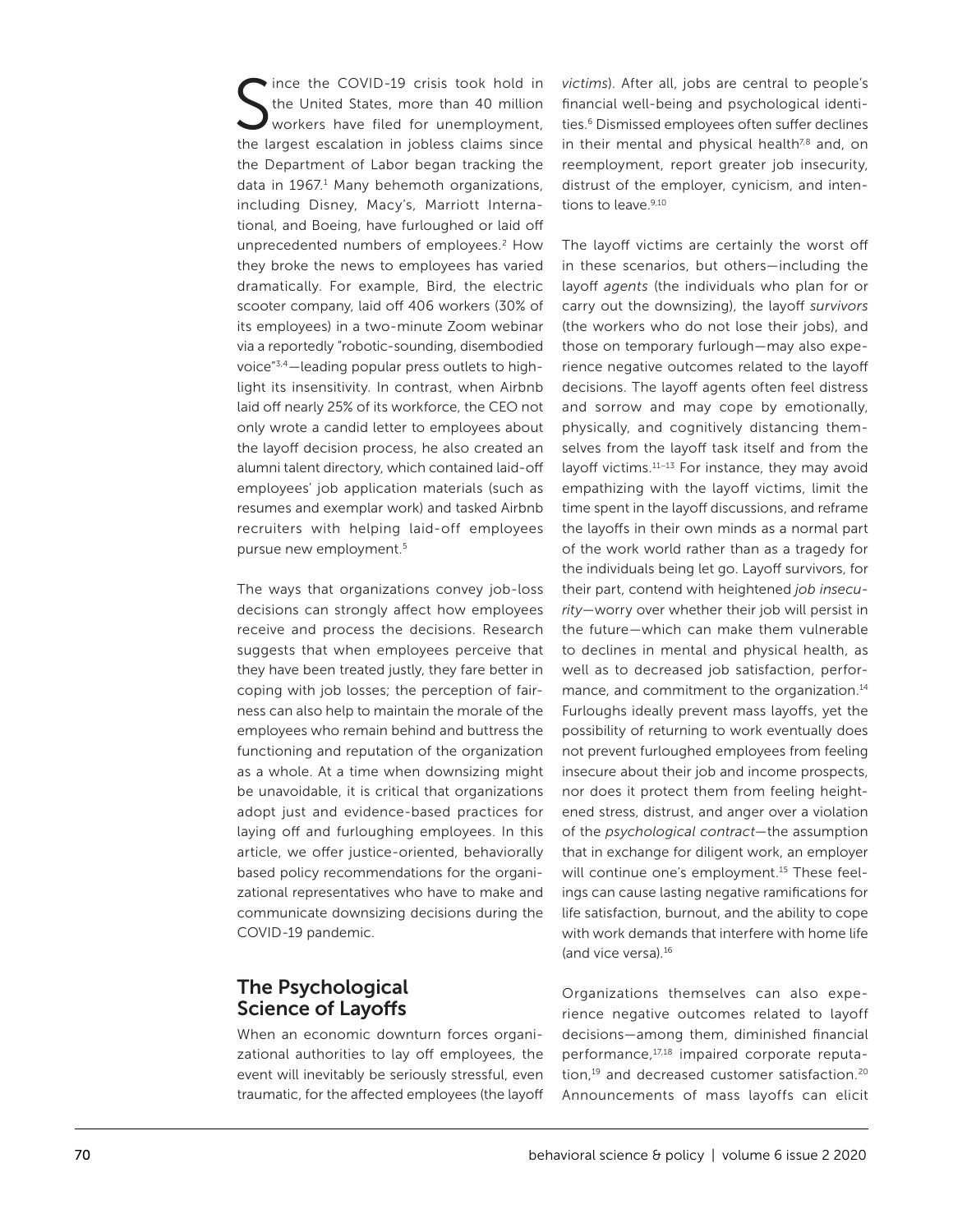strong negative reactions from investors and harm downstream perceptions of firms' trustworthiness and integrity.<sup>21</sup>

Although employees are not the only ones who experience negative consequences from layoffs and furloughs, their mental and physical wellbeing should certainly be a priority for layoff agents when downsizing appears unavoidable. In the next section, we expand on why attending to employees' perceptions of justice is an important part of that effort and spell out what those perceptions entail. We speak primarily of layoffs, but most of the recommendations also relate to the just handling of furloughs.

## Why Justice Perceptions Are Important During Layoffs

People's perception of whether they have been treated justly is subjective—it depends on whether they consider the processes and outcomes surrounding a decision to be fair.22 These fairness perceptions result from conscious or unconscious considerations of three different kinds of justice: distributive, procedural, and interactional. In the context of layoffs, distributive justice relates to how resources and burdens are allocated; people want the outcomes they experience to be commensurate with the amount of time, effort, and other resources they have invested in something, and they want their outcome-to-input ratio to be similar to others' ratios.<sup>23</sup> Procedural justice is concerned with how decisions are made or implemented; often, employees perceive a decision as procedurally unfair if they do not feel that they that have had a voice in the process (such as if they have not had the opportunity to provide feedback) or if they are not provided with an adequate explanation for why a decision was made. Interactional justice is concerned with how employees feel that they are treated during the decision process and after the decision has been made.

Research has demonstrated the importance of each of these types of justice in how people respond to layoff decisions. If organizations are intentional about providing support and resources to their laid-off employees

(distributive justice), delivering layoff decisions in a transparent and logical manner (procedural justice), and demonstrating concern for the employees' dignity and well-being (interactional justice), they can significantly buffer the negative effects of layoffs on the emotional responses and organizational commitment of both employees who are let go and those who remain.24–31

## Managerial & Organizational Takeaways

Drawing on the principles of justice, we offer managers and organizations the following recommendations.

#### Before the Layoffs

- Organizational leadership should consider all other options before turning to layoffs and make sure that employees know that they are doing so. Such options can include having CEOs and other organizational leaders forgo or significantly reduce their salaries during the pandemic $2$  and using other strategies to distribute the financial burdens—for example, reduced hours, job sharing, bonus freezes, unpaid leave, paused retirement fund contributions, and reduced vacation days.<sup>32</sup>
- If possible, ask employees for their ideas on how to cut costs; this action may be most practical for small business owners. Organizational leaders may feel wary of this approach, worrying that contemplating all the proposals will be overwhelming; however, crowdsourcing approaches can allow employees to feel as if they have a voice in the process and may spark innovative solutions. When asking employees for ideas, be clear about how leadership plans to choose among the suggestions, such as by favoring lower risk approaches that have been proven to cut costs or suggestions that offer the best chances for saving jobs.<sup>32</sup> The final options can even be presented to the employees so that they can indicate their preferences.
- If layoffs become inevitable, leadership should be as transparent as possible, informing employees of roughly when the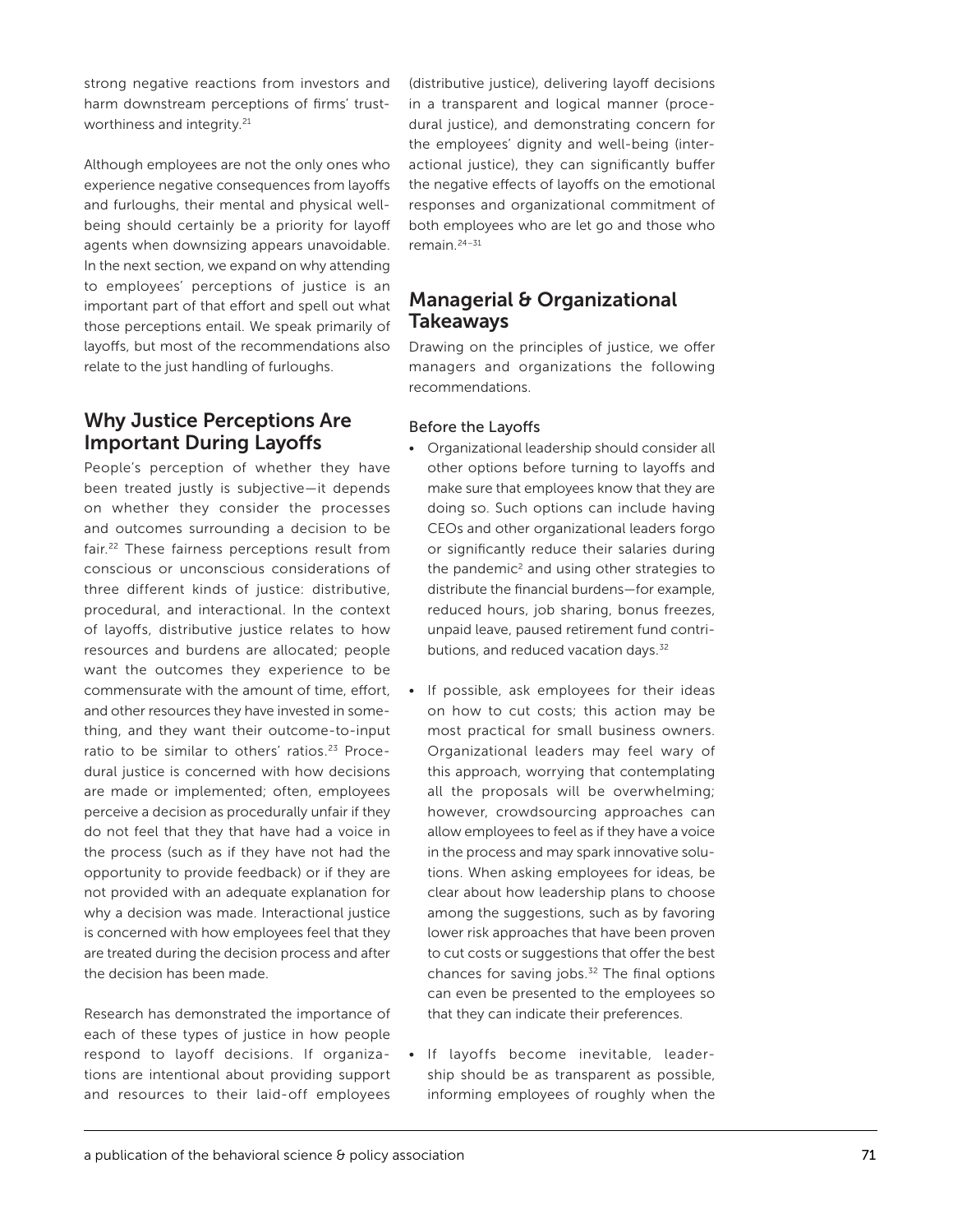layoffs will begin and giving them a reasonable span of time to absorb the information. Although organizational leaders may not know whether they will have to resort to layoffs, providing honest and regular updates will help workers feel more prepared for the bad news if it comes.

- Before layoff conversations begin, decide who will deliver the news to employees and when these conversations will occur. Although the conversations are difficult, it is best for direct supervisors to hold them, rather than external consultants. These conversations should be private, one-on-one discussions, not held in a group. Although leaders may find it easier to conduct a group video call, employees will appreciate being treated with respect and having the opportunity to ask questions.
- Those who will deliver the layoff decision to employees should be clear on what information will be communicated and how much detail will be shared, so that different employees do not receive disparate messages. The layoff agents should also know the answers to common questions, such as the timing of the employees' last paycheck, what benefits to expect, how much severance will be paid, $33$  and what resources and support will be offered (for example, whether there will be outplacement services and well-being resources). Organizational leadership should host a meeting or training session for those delivering these decisions, to ensure that everyone is on the same page.
- Before any layoff conversations are held, leadership should send an organization-wide message to bring all employees up to speed on the situation. Organizations can follow the lead of the CEOs of Airbnb and Yelp, who sent out messages to their employees discussing how their organizations came to the decision to lay off employees, their reduction process, the benefits and resources that would be available to laid-off employees, and exactly

when and how layoff conversations would occur.34,35

#### During the Layoff Conversation

- Those who deliver layoff decisions should ensure that they are in a space that allows them to give these conversations their full attention. For instance, if these layoff agents are working from home, they should warn family members to not bother them at the times when the conversations will be held. It is not always feasible to create a distraction-free environment; however, out of respect for the employees being laid off, it is important to minimize as many distractions as possible.
- Be clear and concise, so employees are not left confused by unnecessary ambiguity. Explain the decision process surrounding the employee's layoff and communicate clear next steps (for instance, when their last day is, whether they can expect to be hired back at a later date, when and how they should return any company property or retrieve their belongings from the office, how the company will support them moving forward, and to whom they can reach out if they have questions or concerns). During the COVID-19 pandemic, organizations may be uncertain about many details, such as whether they will be able to rehire laid-off employees. Even then, those delivering layoff decisions should be as transparent as possible, such as by specifying how they will keep laid-off employees updated if future job opportunities arise. In addition, having a script and practicing beforehand can help ensure that employees are given all of the information they need to know.
- Acknowledge the difficulty of being laid off during this time and of potentially not being able to say goodbye to colleagues in person. Those delivering layoff decisions should convey that they and the organization are very grateful for the employee's work and contributions and still care for them. Give employees an opportunity to respond and ask questions.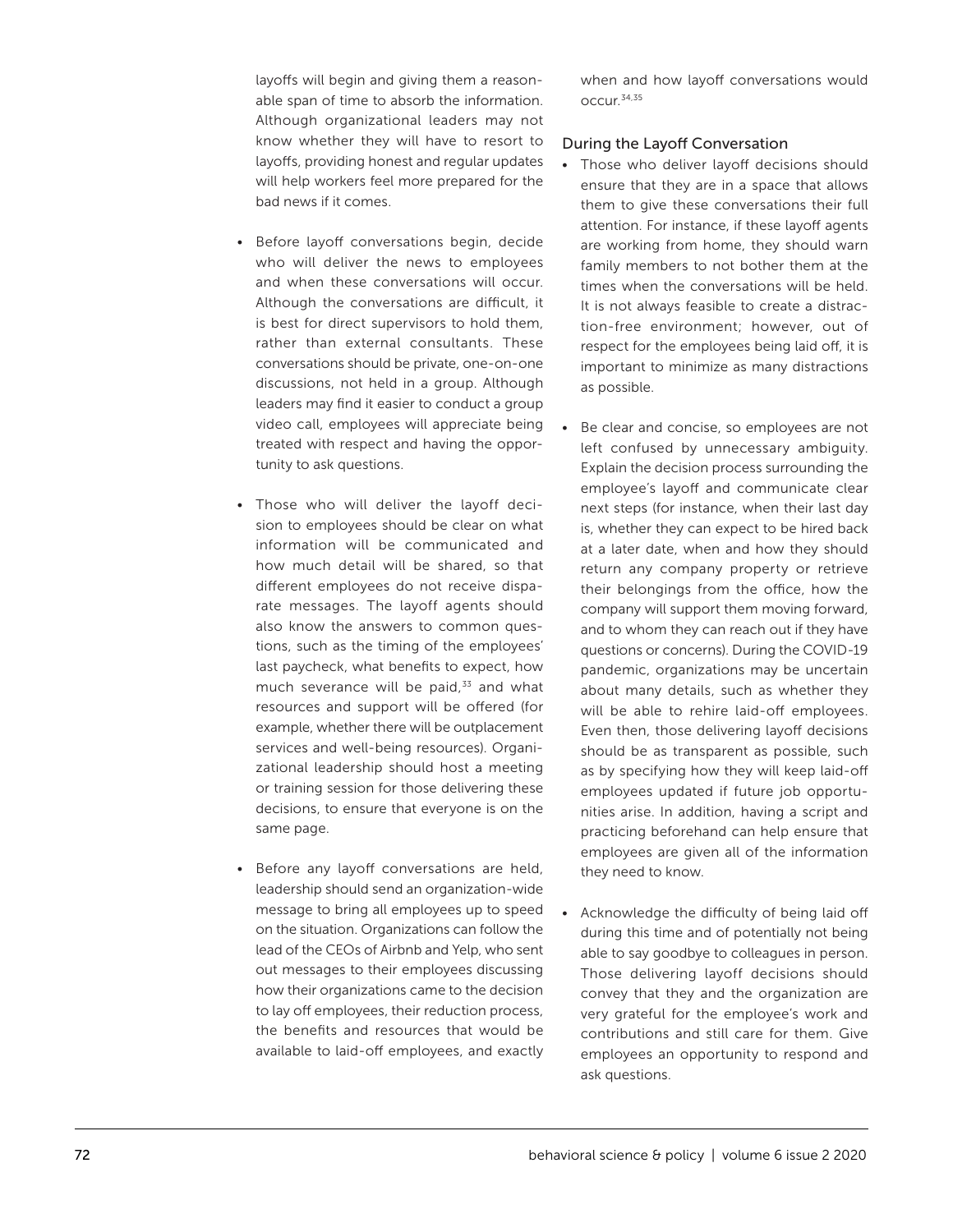• At the organizational level, company leaders should ensure that laid-off employees are provided with support and resources, such as severance pay and outplacement services. As an example, Airbnb provided laid-off employees with at least 14 weeks of base pay, one year of health insurance, four months of mental health support, an alumni talent directory and placement team, career services through RiseSmart, and company laptops.35 Many other companies—among them Under Armour, Caesars Entertainment, Marriott, and Macy's—have provided, for varying lengths of time, health benefits for furloughed or laid-off employees.36 If organizations do not have the economic ability to provide continued benefits and supports, they can give laid-off employees a list of external resources. Managers can also offer to write letters of recommendation or reach out to others in their personal networks to see if they are hiring.

#### After the Layoffs

- Check in with the layoff survivors. They will likely be feeling a strong mix of emotions (such as sadness, gratitude, and guilt for still having their jobs), $14$  as well as continuing uncertainty about the future.
- Managers can conduct one-on-one check-ins, and organizational leaders should continue to send regular updates and

messages to demonstrate care for the layoff survivors. Leadership can also hold an open forum to discuss any remaining employee concerns; such forums demonstrate a continued interest in the employees' wellbeing and effort to provide transparency.

## **Conclusion**

The COVID-19 pandemic has caused dramatic lifestyle, economic, psychological, and behavioral changes globally. Unfortunately, the changes include a widespread economic recession that has resulted in organizations having to furlough and lay off employees in unprecedented numbers. We suggest that managers and organizations leverage principles of distributive, procedural, and interactional justice—treating employees equitably and communicating layoff decisions clearly and compassionately. By enacting these policy suggestions, managers will improve the ability of the layoff and furlough victims, the remaining employees, and the broader organization to function and recover in the wake of this devastating pandemic.

## author affiliation

Bilotta, Cheng, Ng, Corrington, Watson, King, and Hebl: Rice University. Corresponding author's e-mail: [shannon.k.cheng@rice.edu](mailto:shannon.k.cheng@rice.edu).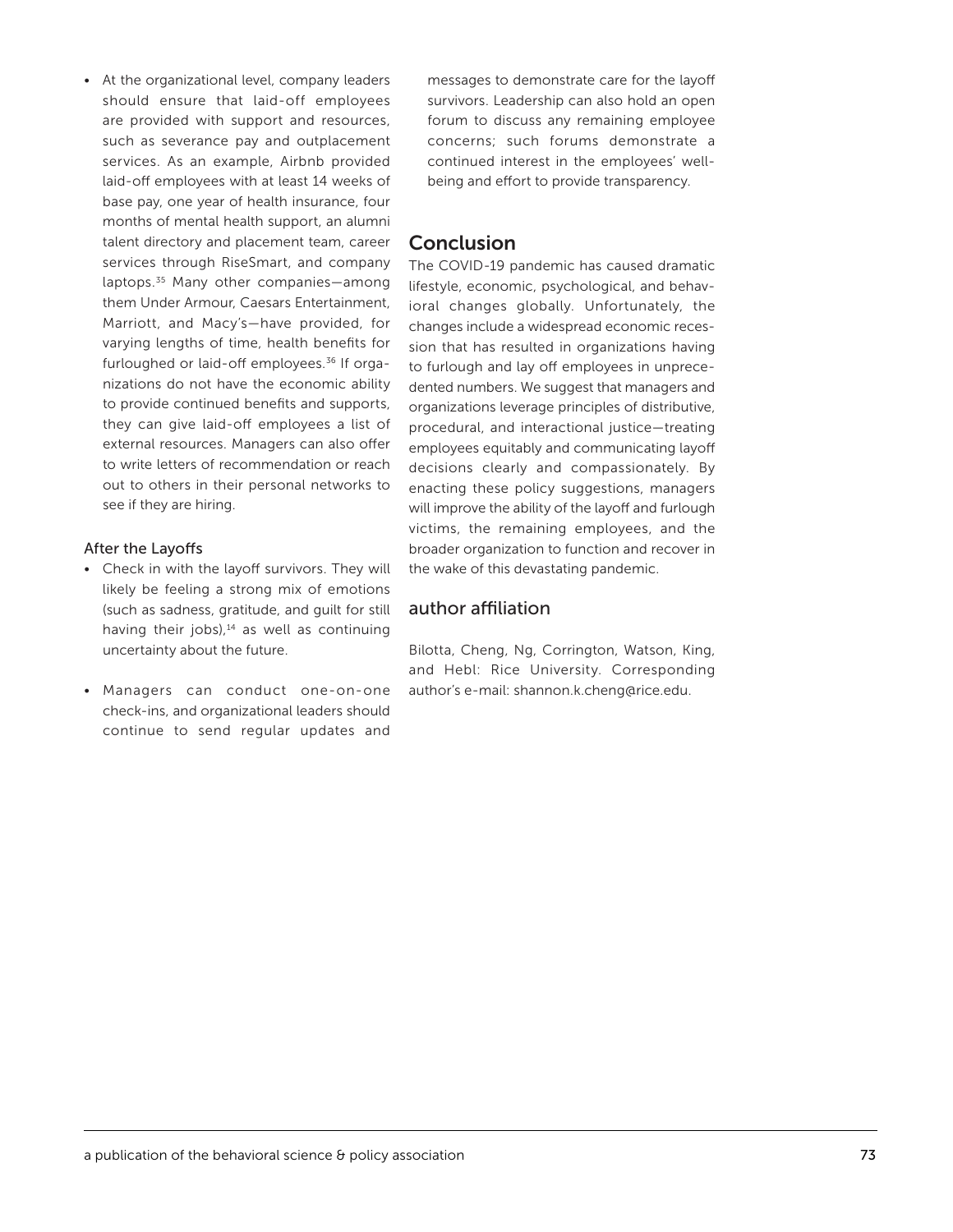## references

- 1. U.S. Department of Labor. (2020, May 28). *Unemployment insurance weekly claims report.* Retrieved May 2020, from <https://www.dol.gov/ui/data.pdf>
- 2. Borden, T., & Akhtar, A. (2020, May 28). The coronavirus outbreak has triggered unprecedented mass layoffs and furloughs. Here are the major companies that have announced they are downsizing their workforces. *Business Insider.* Retrieved June 14, 2020, from [https://www.businessinsider.](https://www.businessinsider.com/coronavirus-layoffs-furloughs-hospitality-service-travel-unemployment-2020 ) [com/coronavirus-layoffs-furloughs](https://www.businessinsider.com/coronavirus-layoffs-furloughs-hospitality-service-travel-unemployment-2020 )[hospitality-service-travel](https://www.businessinsider.com/coronavirus-layoffs-furloughs-hospitality-service-travel-unemployment-2020 )[unemployment-2020](https://www.businessinsider.com/coronavirus-layoffs-furloughs-hospitality-service-travel-unemployment-2020 )
- 3. Sapra, B. (2020, April 2). Bird employees say they were locked out of their email and Slack accounts as they were told their jobs were gone. *Business Insider.* [https://www.businessinsider.com/](https://www.businessinsider.com/bird-employees-locked-out-of-emails-layoffs-2020-4) [bird-employees-locked-out-of-emails](https://www.businessinsider.com/bird-employees-locked-out-of-emails-layoffs-2020-4)[layoffs-2020-4](https://www.businessinsider.com/bird-employees-locked-out-of-emails-layoffs-2020-4)
- 4. Bergman, B. (2020, April 6). "It felt like a Black Mirror episode": The inside account of how Bird laid off 406 people in two minutes via a Zoom webinar. *dot.LA.* [https://dot.la/bird-layoffs](https://dot.la/bird-layoffs-meeting-story-2645612465.html)[meeting-story-2645612465.html](https://dot.la/bird-layoffs-meeting-story-2645612465.html)
- 5. Tiku, N. (2020, May 15). Airbnb creates a new listing: Its laid-off workers. *Washington Post.* [https://www.washingtonpost.](https://www.washingtonpost.com/technology/2020/05/15/airbnb-layoffs-tech/) [com/technology/2020/05/15/](https://www.washingtonpost.com/technology/2020/05/15/airbnb-layoffs-tech/) [airbnb-layoffs-tech/](https://www.washingtonpost.com/technology/2020/05/15/airbnb-layoffs-tech/)
- 6. Richter, M., König, C. J., Geiger, M., Schieren, S., Lothschütz, J., & Zobel, Y. (2018). "Just a little respect": Effects of a layoff agent's actions on employees' reactions to a dismissal notification meeting. *Journal of Business Ethics, 153,* 741–761. [https://doi.org/10.1007/](https://doi.org/10.1007/s10551-016-3372-7) [s10551-016-3372-7](https://doi.org/10.1007/s10551-016-3372-7)
- 7. McKee-Ryan, F., Song, Z., Wanberg, C. R., & Kinicki, A. J. (2005). Psychological and physical well-being during unemployment: A meta-analytic study. *Journal of Applied Psychology, 90,* 53–76.
- 8. Paul, K. I., & Moser, K. (2009). Unemployment impairs mental health: Meta-analyses. *Journal of Vocational Behavior, 74,* 264–282.
- 9. Moore, S., Grunberg, L., & Greenberg, E. (2004). Repeated downsizing contact: The effects of similar and dissimilar layoff experiences on work and well-being outcomes. *Journal of Occupational Health Psychology, 9,* 247–257.
- 10. Pugh, S. D., Skarlicki, D. P., & Passell, B. S. (2003). After the fall: Layoff victims' trust and cynicism in re-employment.

*Journal of Occupational and Organizational Psychology, 76,* 201–212.

- 11. Clair, J. A., & Dufresne, R. L. (2004). Playing the grim reaper: How employees experience carrying out a downsizing. *Human Relations, 57,*  1597–1625.
- 12. DeWitt, R., Trevino, L., & Mollica, K. (2003). Stuck in the middle: A controlbased model of managers' reactions to their subordinates' layoffs. *Journal of Managerial Issues, 15,* 32–49.
- 13. Folger, R., & Skarlicki, D. P. (1998). When tough times make tough bosses: Managerial distancing as a function of layoff blame. *Academy of Management Journal, 41,* 79–87.
- 14. Sverke, M., Hellgren, J., & Näswall, K. (2002). No security: A meta-analysis and review of job insecurity and its consequences. *Journal of Occupational Health Psychology, 7,* 242–264. [https://](https://doi.org/10.1037/1076-8998.7.3.242) [doi.org/10.1037/1076-8998.7.3.242](https://doi.org/10.1037/1076-8998.7.3.242)
- 15. Bellairs, T., Halbesleben, J. R., & Leon, M. R. (2014). A multilevel model of strategic human resource implications of employee furloughs. *Research in Personnel and Human Resources Management, 32,* 99–146.
- 16. Baranik, L. E., Cheung, J. H., Sinclair, R. R., & Lance, C. E. (2019). What happens when employees are furloughed? A resource loss perspective. *Journal of Career Development, 46,* 381–394. [https://doi.](https://doi.org/10.1177/0894845318763880) [org/10.1177/0894845318763880](https://doi.org/10.1177/0894845318763880)
- 17. De Meuse, K. P., Bergmann, T. J., Vanderheide, P. A., & Roraff, C. E. (2004). New evidence regarding organizational downsizing and a firm's financial performance: A long-term analysis. *Journal of Managerial Issues, 16,* 155–177.
- 18. Guthrie, J. P., & Datta, D. K. (2008). Dumb and dumber: The impact of downsizing on firm performance as moderated by industry conditions. *Organization Science, 19,* 108–123.
- 19. Love, E. G., & Kraatz, M. (2009). Character, conformity, or the bottom line? How and why downsizing affected corporate reputation. *Academy of Management Journal, 52,* 314–335.
- 20. Habel, J., & Klarmann, M. (2014). Mass layoffs: When and how do they affect customer satisfaction? In A. Geyer-Schulz & L. Meyer-Waarden (Eds.), *Customer & service systems* (pp. 55–58). KIT Scientific.
- 21. Worrell, D. L., Davidson, W. N., & Sharma, V. M. (1991). Layoff announcements and stockholder wealth. *Academy of Management Journal, 34*(3), 662–678. [https://doi.](https://doi.org/10.5465/256410) [org/10.5465/256410](https://doi.org/10.5465/256410)
- 22. Colquitt, J. A., Conlon, D. E., Wesson, M. J., Porter, C. O., & Ng, K. Y. (2001). Justice at the millennium: A meta-analytic review of 25 years of organizational justice research. *Journal of Applied Psychology, 86,* 425–445. [https://doi.](https://doi.org/10.1037/0021-9010.86.3.425) [org/10.1037/0021-9010.86.3.425](https://doi.org/10.1037/0021-9010.86.3.425)
- 23. Adams, J. S. (1965). Inequity in social exchange. In B. Berkowitz (Ed.), *Advances in experimental social psychology* (Vol. 2, pp. 267–299). Academic Press.
- 24. Blau, G., Petrucci, T., & McClendon, J. (2012). Effects of layoff victims' justice reactions and emotional responses on attitudes toward their previous employer. *Career Development International, 17,* 500–517. [https://doi.](https://doi.org/10.1108/13620431211280105) [org/10.1108/13620431211280105](https://doi.org/10.1108/13620431211280105)
- 25. van Dierendonck, D., & Jacobs, G. (2012). Survivors and victims, a meta-analytical review of fairness and organizational commitment after downsizing. *British Journal of Management, 23,* 96–109. [https://doi.](https://doi.org/10.1111/j.1467-8551.2010.00724.x) [org/10.1111/j.1467-8551.2010.00724.x](https://doi.org/10.1111/j.1467-8551.2010.00724.x)
- 26. Levanthal, G. S. (1980). What should be done with equity theory? In K. J. Gergen, M. S. Greenberg, & R. G. Willis (Eds.), *Social exchange: Advances in theory and research* (pp. 27–55). Plenum Press.
- 27. Barclay, L. J., Skarlicki, D. P., & Pugh, S. D. (2005). Exploring the role of emotions in injustice perceptions and retaliation. *Journal of Applied Psychology, 90,* 629–643. [https://doi.](https://doi.org/10.1037/0021-9010.90.4.629) [org/10.1037/0021-9010.90.4.629](https://doi.org/10.1037/0021-9010.90.4.629)
- 28. Brockner, J., DeWitt, R. L., Grover, S., & Reed, T. (1990). When it is especially important to explain why: Factors affecting the relationship between managers' explanations of a layoff and survivors' reactions to the layoff. *Journal of Experimental Social Psychology, 26,* 389–407. [https://doi.](https://doi.org/10.1016/0022-1031(90)90065-T) [org/10.1016/0022-1031\(90\)90065-T](https://doi.org/10.1016/0022-1031(90)90065-T)
- 29. Konovsky, M. A., & Folger, R. (1991). The effects of procedures, social accounts, and benefits level on victims' layoff reactions. *Journal of Applied Social Psychology, 21,* 630–650. [https://doi.](https://doi.org/10.1111/j.1559-1816.1991.tb00540.x) [org/10.1111/j.1559-1816.1991.tb00540.x](https://doi.org/10.1111/j.1559-1816.1991.tb00540.x)